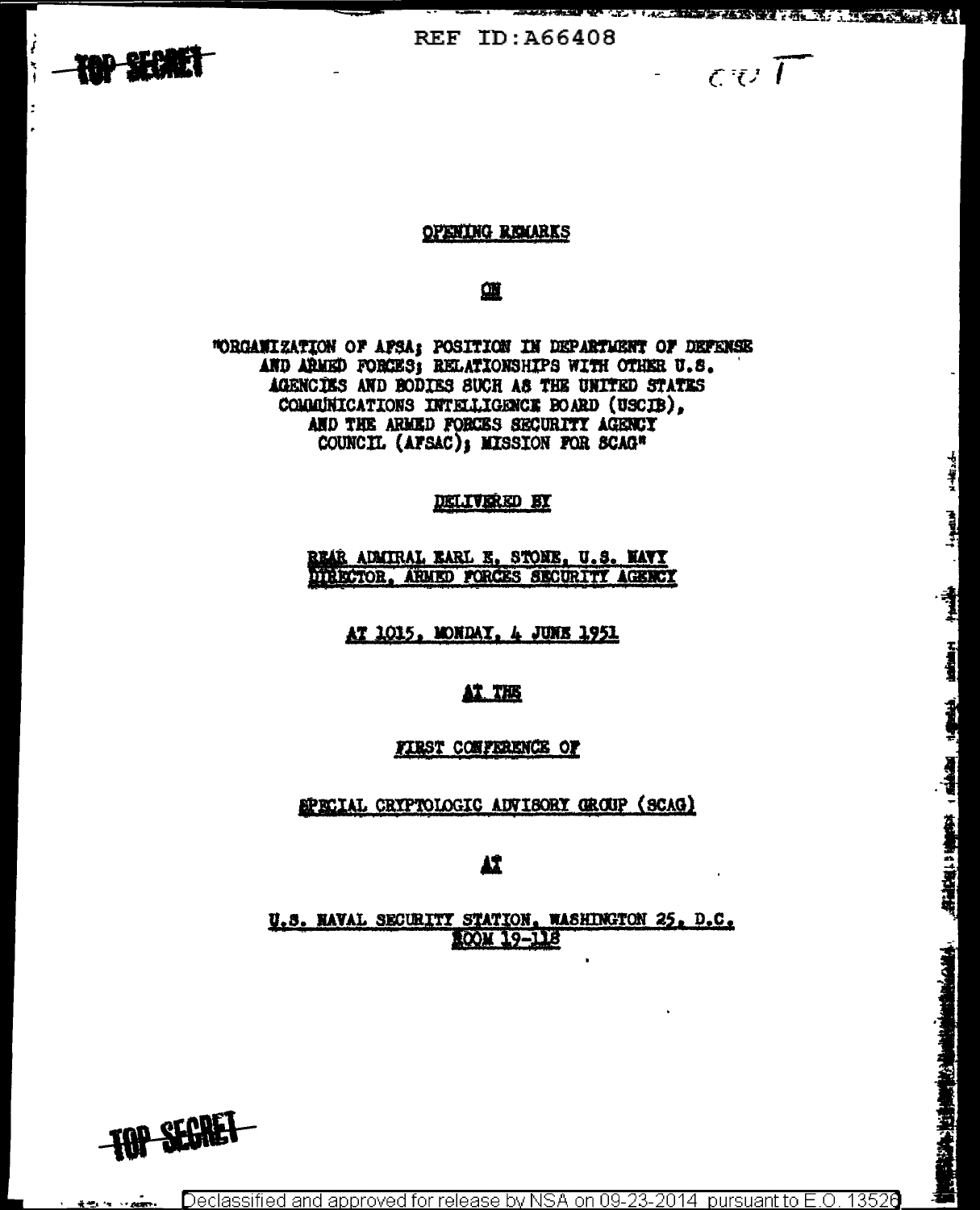# **PSEERE!**

**REF ID: A66408** 

<del>rop obgret</del>

**GENTLEMEN --**

-- As Director, Armed Forces Security Agency, I wish to welcome the members of the Special Cryptologic Advisory Group -- termed SCAG.

. ÷

 $\mathcal{A}$ ‡نے 2

- --This Group -- SCAG -- is being sponsored by the Research and Development Board and the Armed Forces Security Agency, and has the support of the Central Intelligence Agency.
- --Before telling you why SCAG is being established and what benefits the U.S. Government should obtain through SCAG, I wish to give you gentlemen some information about the Armed Forces Security Agency:
	- $(1)$  How it is organized:
	- (2) Where it fits into the U.S. Government organization;
	- (3) The Agencies it serves;
	- $(4)$  Its mission;
	- (5) And how it functions.



-1-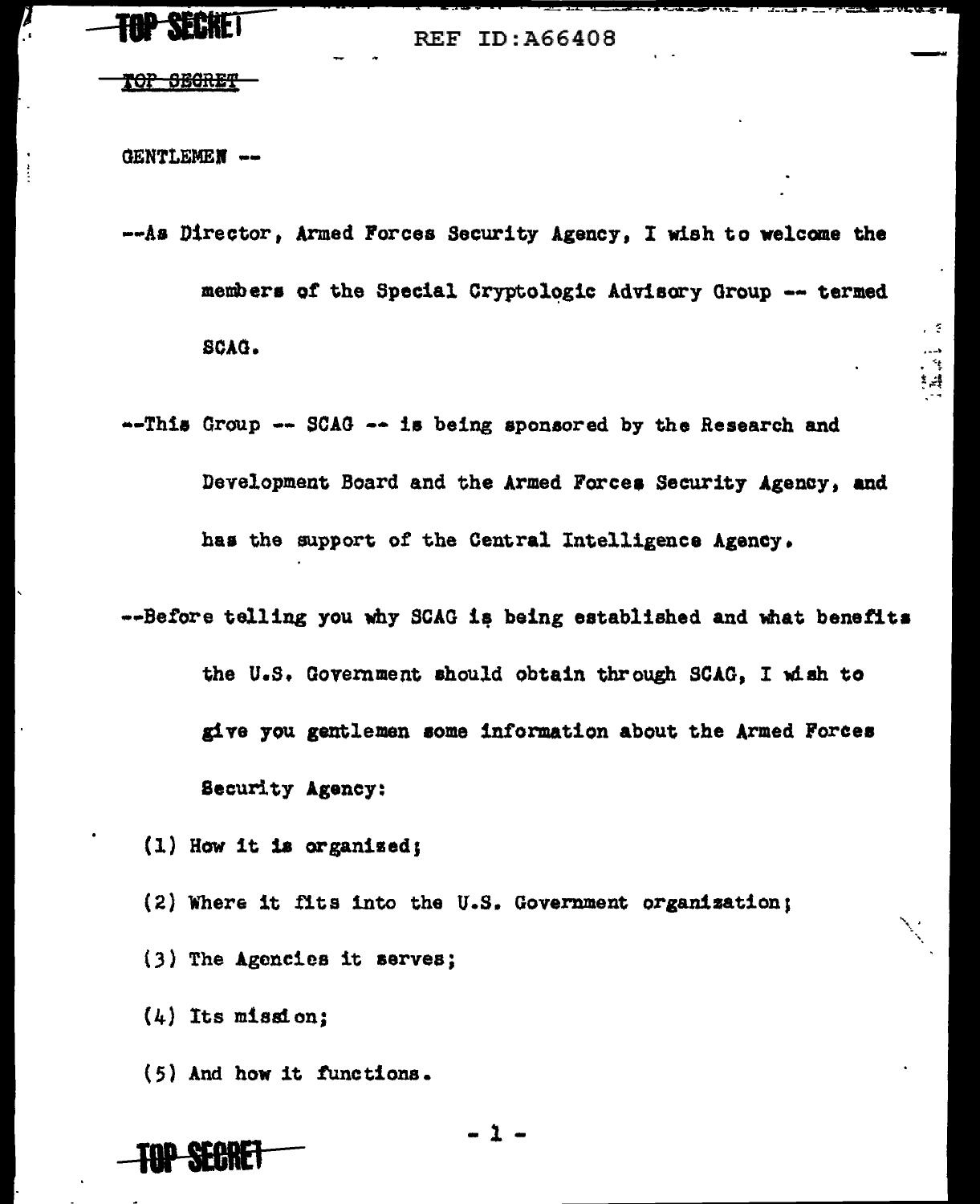**WBlil** REF ID:A66408

7

 $\frac{1}{2}$ 

استان الأفرانية المتعامل المتحد والأولية المجاملة<br>مصادرة الأفرانية المتحدة المتحدة الأولية المجاملة

+#

E.

 $\mathbf{R}$  and  $\mathbf{R}$  . The same  $\mathbf{R}$  is the space of  $\mathbf{R}$ 

每、读四 一 百 三 五

<u>standaria aristra Brance a sanachi sheman shugar</u>

<del>TOP SEGRET</del>

• \* • • • (Charts) • • • • \*

·-When I approached Mr. Webster (Chairman, Research and Development Board) I told him that although the Armed Forces Security Agency had a highly competent staff  $-$  to which we were adding selected skilled personnel as we could obtain them I believed that a group of the most outstanding technical tanto in certain fields of interest to AFSA could provide an invaluable source of advice and assistance to the APSA organisation in meeting special problana.

- Mr. Webster shared my views, and agreed that the Research and Development Board would jointly aponeor SCAO with the Armed Forcee Security Agency.
- We decided that SCAG should function on an informal basis, to provide much-needed aaeistance, especially concerning

**TOP SEGRET** 

- 2 -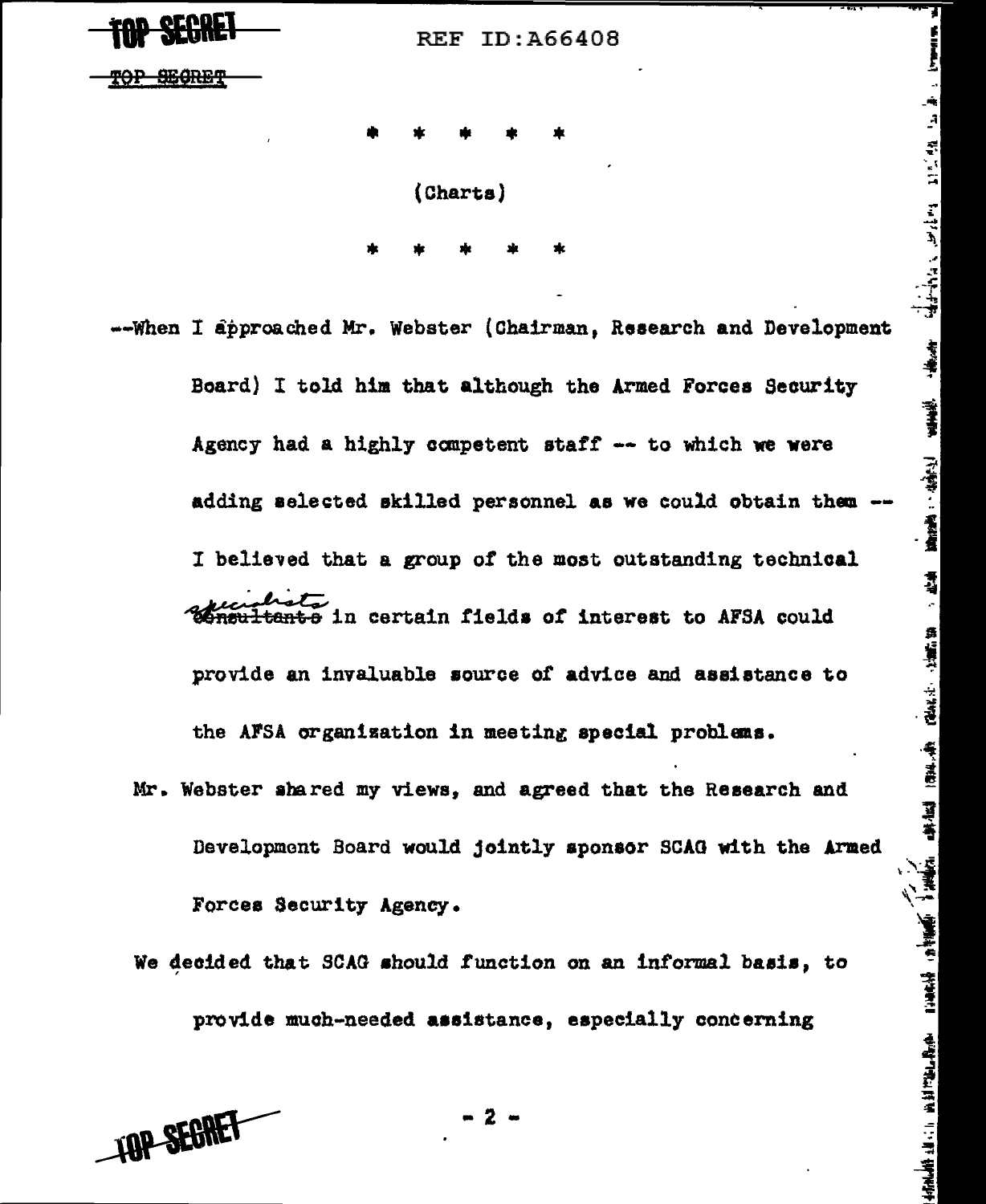mathematics, computing and analytical machinery, and in other fields of special interest to AFSA.

- --Having found Mr. Webster thus receptive, he was provided with 'suggestions as to those whom he might approach with a view to their participation.
	- I am grateful that you gentlemen have made your selves available to help in doing one of the most important tasks in the National interest. We hope to add selected personnel to this group and will welcome your suggestions as to additional members. after SCAG in organized,
	- I do not believe that all members need come to every meeting -but rather that SCAG will ultimately function in smaller groups concerned with particular problems.
- --I do not believe we need ask for much of your valuable time here in Washington -- but I hope you will ponder our problems where you normally work and come here for a day or two at

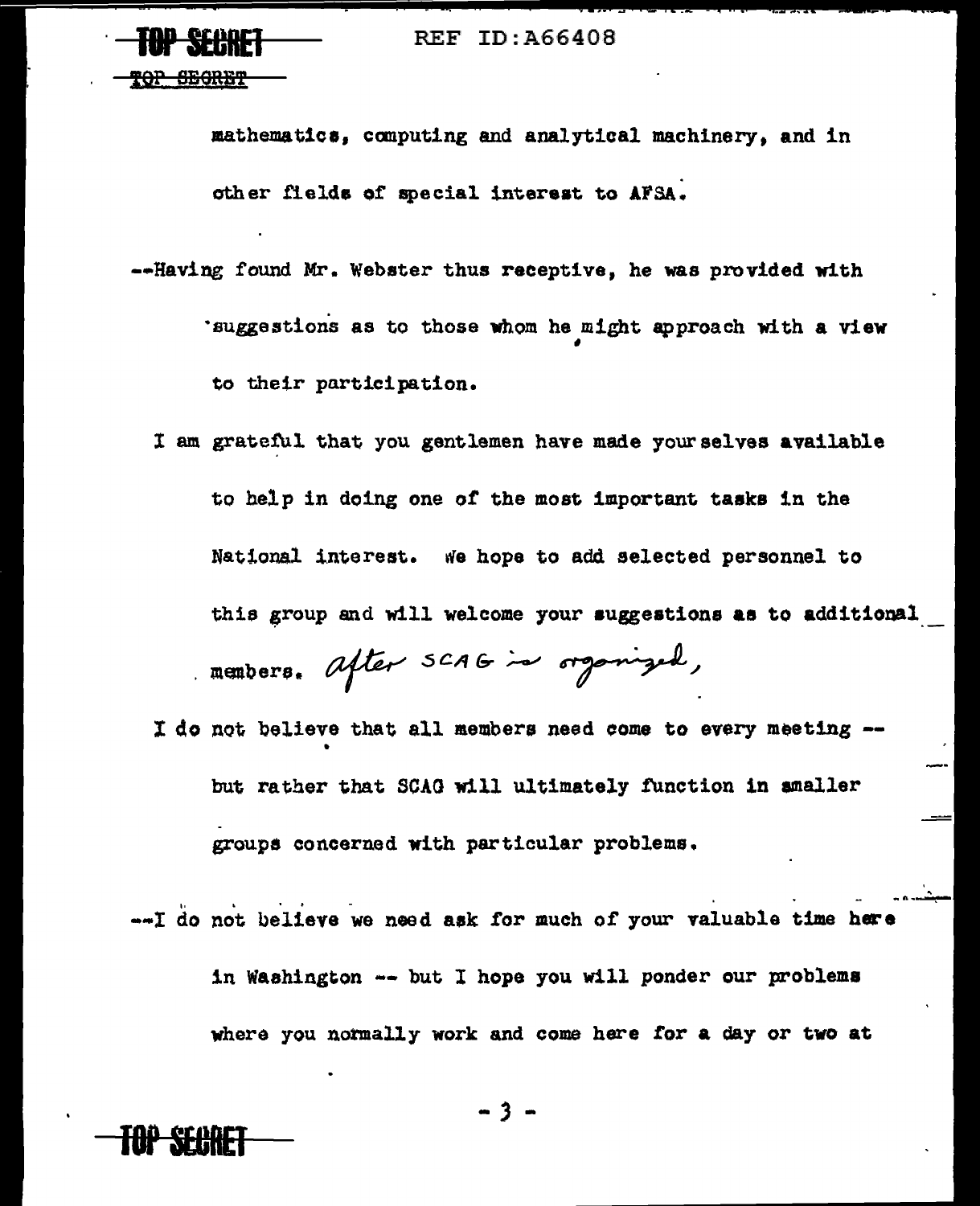

TOP BECRET

a time often enough to keep in touch with our problems and our progress.

--I do not know exactly how SCAG should be organized.

But it appears that the personnel we need on SCAG fall into three ' general categories -- namely:

(1) Mathematicians;

 $(2)$  Engineers;

(3) Research Administrators.

--To acquaint you with the nature of our problems we are prepared to tell you about some of the highlights of our work in World War II and to follow that by presentations of our most urgent present day problem.

--- I must say a few words about security.

We are going to show you gentlemen our most highly classified problem.

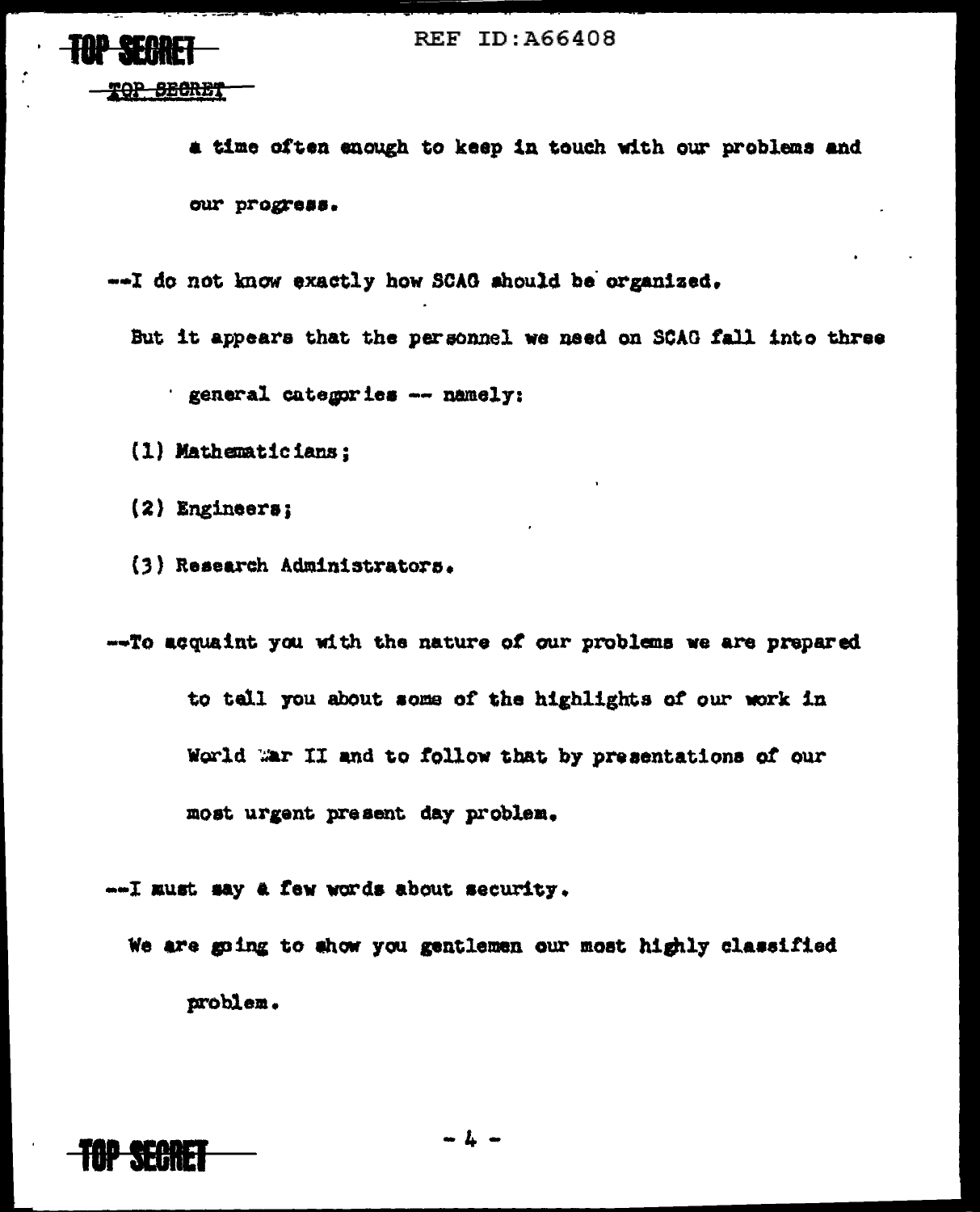AND AND ALL AND AND THE THE RESIDENCE OF THE CONTRACTORS OF THE CONTRACTORS OF THE CONTRACTORS OF THE CONTRACTORS

<u>TOP SECRET</u>

We must have assurance that what you learn will not inadvertently

be disclosed to anyone who does not need to know it.

In the past we have from time to time solved complex foreign

communication problems pertaining to the Russians.

Invariably, when we were about to capitalize on such important

results, the system would be withdrawn and a new one substituted.

Thus, we were continually having to start all over again. This could only be the result of leaks regarding our success. Needless to say, we are therefore taking every possible measure to safeguard any future results in this field and, accordingly,

 $\frac{1}{2}$  $\frac{1}{\sqrt{2}}$ 

fail aver

it skins, it fyfilding a fam at making y til as

 $11/3$   $1/2$   $1/2/3$   $1/4$   $1/4$ 

Inadvertent disclosures can readily nullify achievements which

we must ask your fullest cooperation in this matter.

have taken many skilled people months and years to achieve.

--We had expected to have with us this morning Lieutenant General

Walter Bedell Smith, the Director of Central Intelligence.

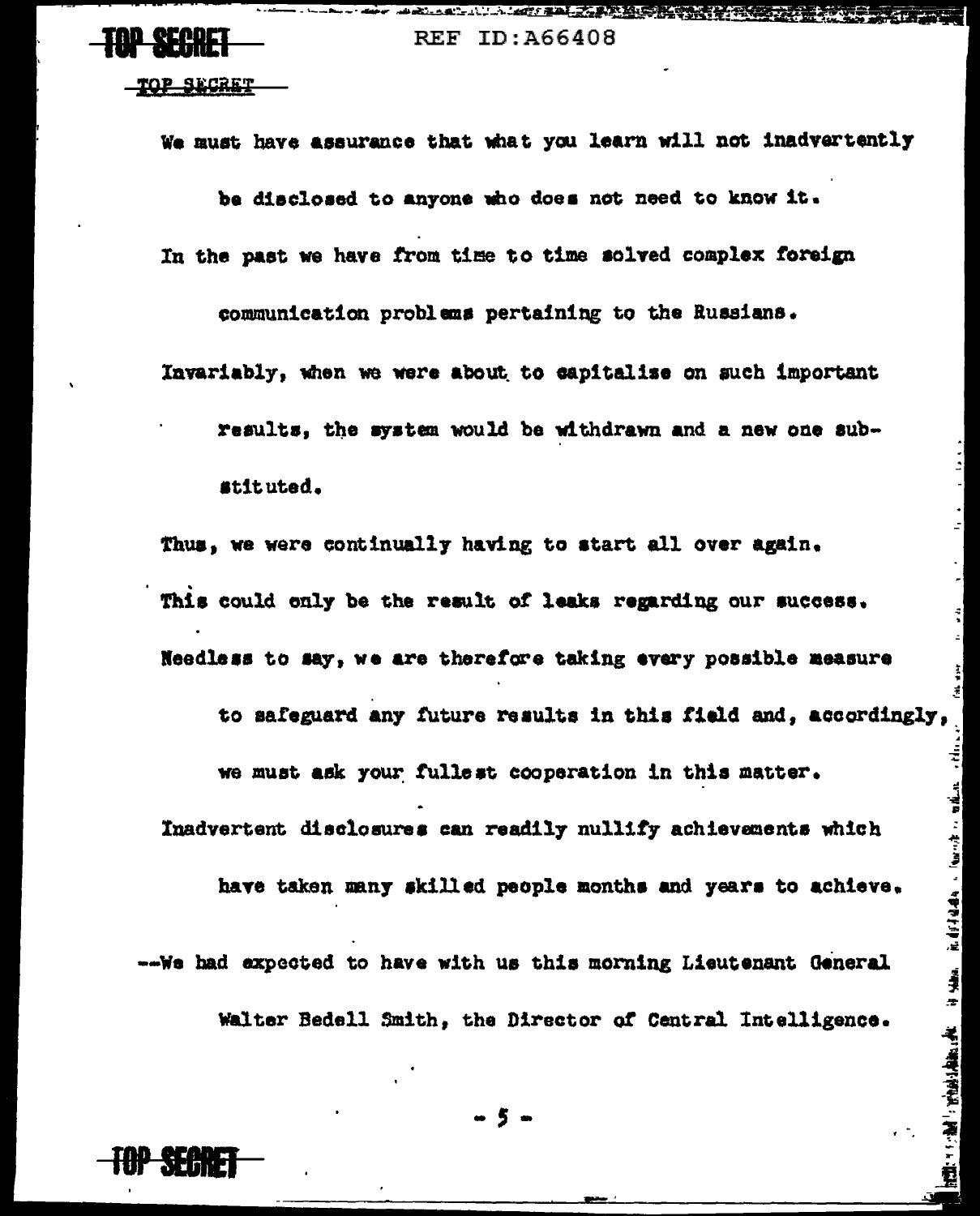

The General is out of town for a few days and cannot be with us. However, he has asked Mr. Kingman Douglass of CIA to speak for

him briefly at this meeting and it is therefore my pleasure to introduce to you Mr. Douglass.



Maria e de Mercego

f 1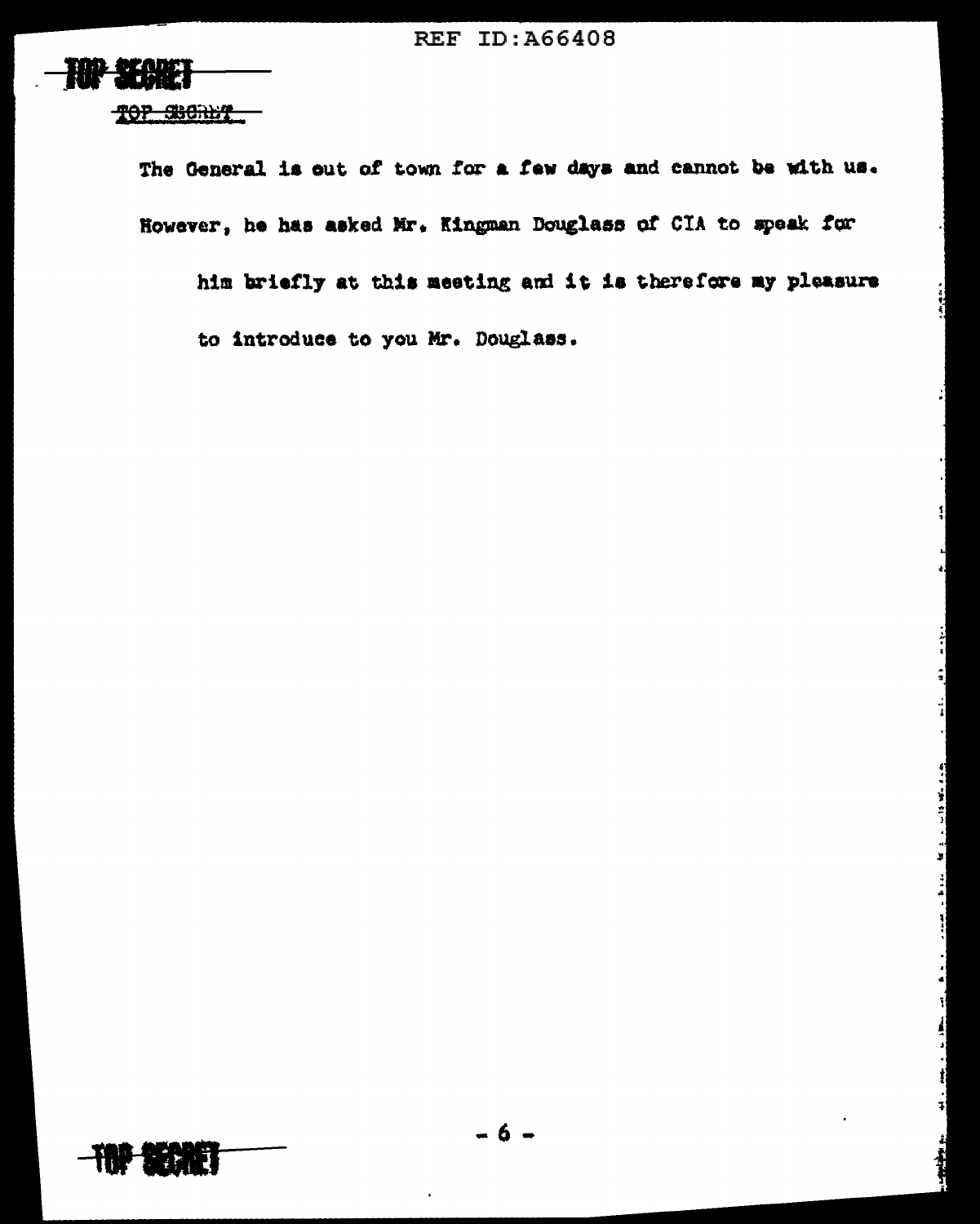ID: A66408 Cheft propand for<br>Adm. None - 19ume<br>EI Fust Confanne ) 1.646  $REF$ 

## <u>DRAFT</u>

As Director of the Armed Forces Security Agency and co-sponsor. with the Research and Development Board, of the Special Cryptologic Advisory Group (SCAG), I am happy to welcome you as charter members. so to speak, of SCAG.

We had hoped to have with us at this opening meeting Lieut. General Walter B. Smith, the Director of Central Intelligence, which organization has taken much interest in the formation and object of SCAG. Unfortunately. General Smith was unable to be present and I extend to you, in his absence, his best wishes for success in your mission.

In a moment or two I shall state briefly the why and wherefore of SCAG, what the idea behind it is, and what we hope SCAG will be able to do for us and for the Armed Forces. Before I can do so, however. it is necessary that you be given a bird's-eye view of the Armed Forces Security Agency, how it is organized, its position in the Department of Defense and the Armed Forces, and its relationships with other U.S. agencies and bodies.

1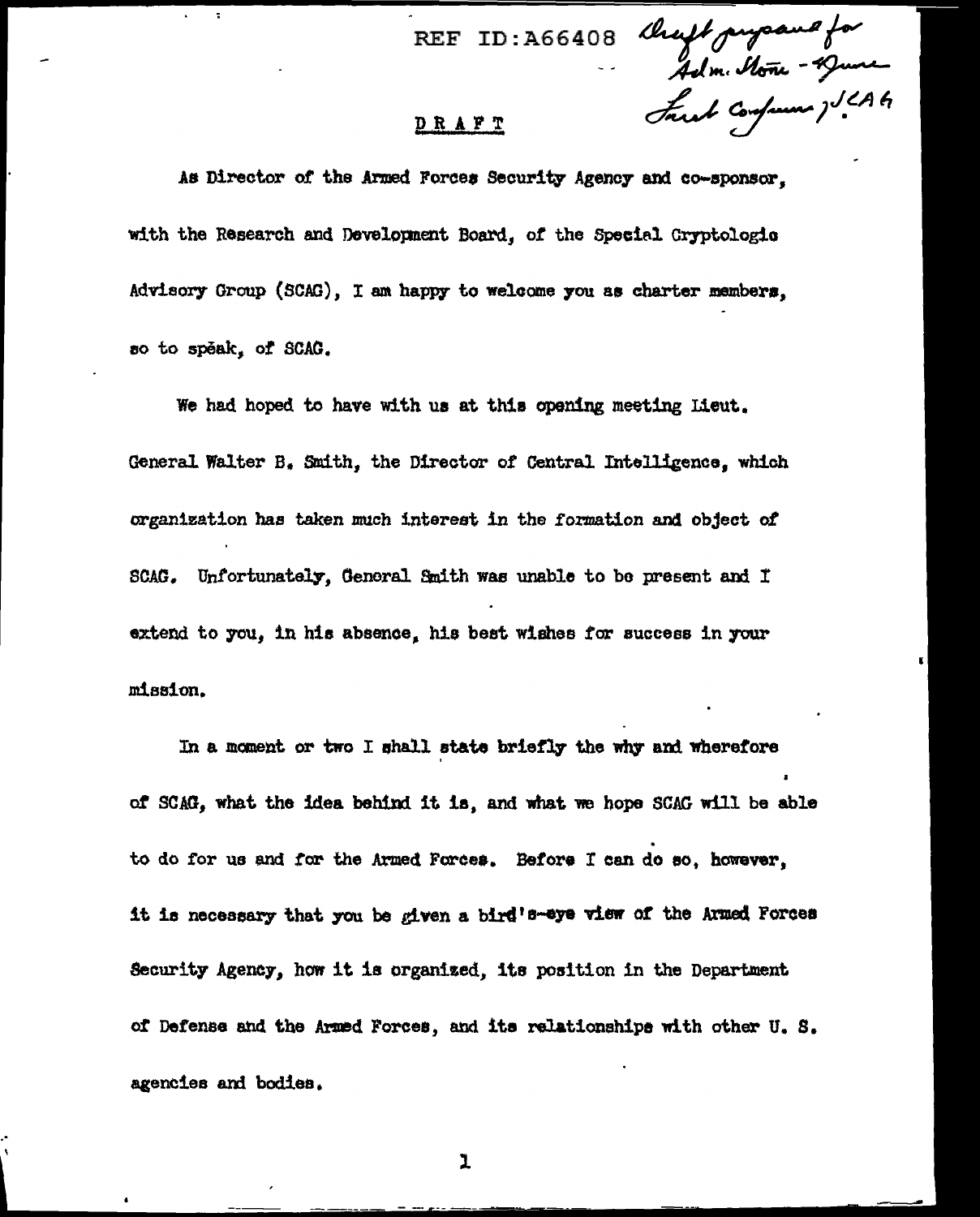I will make this story as brief as possible, not only because we want to get down to the real business of SCAG without undue delay but also because some of you, as a result of past contact with this organization, are well acquainted with the facts and I don't want to bore them with what is an old story so far as concerns them.

 $(Charts, eta.)$ 

Now a few words as to SOAG's mission. Perhaps I can best outline this by saying that when I approached Dr. Webster, the Chairman of the Research and Development Board, with a proposal for establishing a group such as this. I indicated that for some time, the Armed Forces Security Agency has been augmenting its efforts on assigned tasks and improving its potential for attacking new problems. I told him that special emphasis has been laid on the procurement of additional qualified personnel, and that although the Agency now has a highly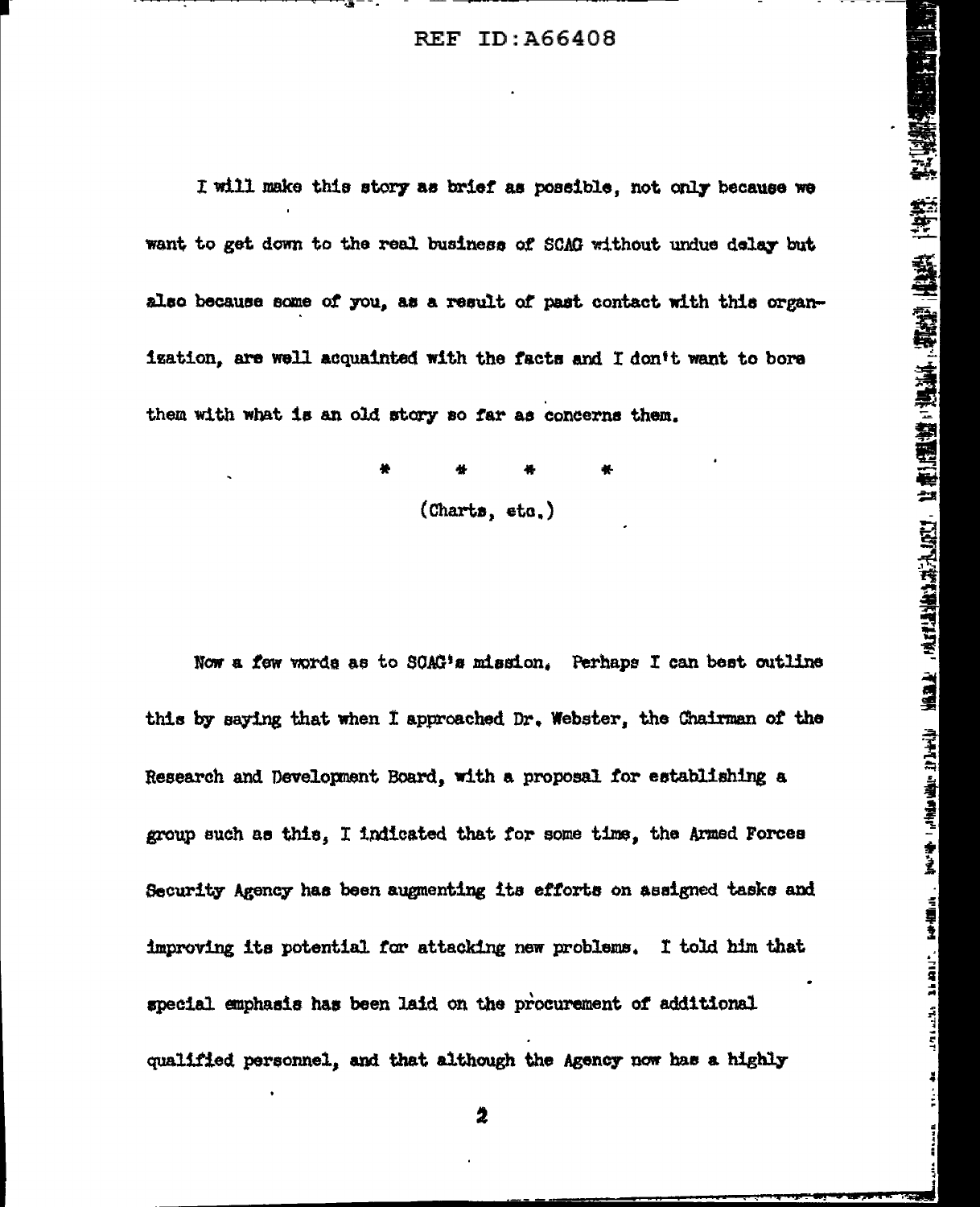competent and experienced staff, I believed that a definite group of outstanding technical consultants in certain fields of interest to AFSA would provide a valuable source of advice and assistance to the AFSA organization in meeting special problems.

Happily, Dr. Webster shared my views, and was quite willing that the RDB join AFSA in jointly sponsoring SCAG.

We also agreed that SCAG should function on an informal basis, to provide expert technical assistance by serving as consultants in mathematics, computing machinery, and other fields of special concern to AFSA.

Having found Dr. Webster thus receptive, he was provided with suggestions as to experts whom he might approach with a view to their participation. A list of ten names was submitted and it is gratifying that seven of the ten have placed themselves at our disposal. The other three, for one reason or another, were not available at this time, but there is a possibility that one or two of them will be with us at our next Conference. However, with a view to beginning with a

,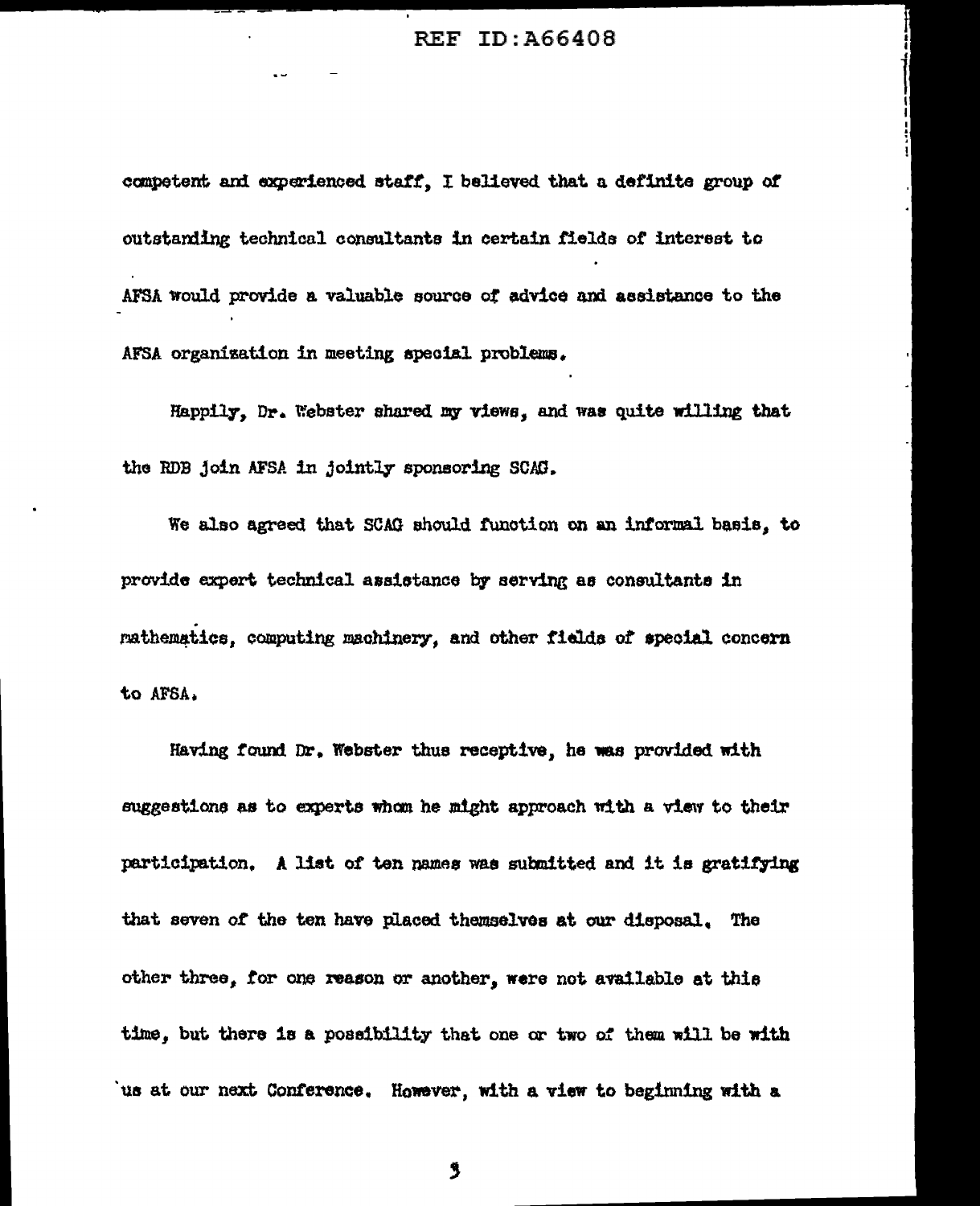group of nino or ten charter members, we sought out and have been fortunate to obtain two more experts to add to our group of seven from the original list of ten names, so we begin with nine charter members and I hope you will be willing, after considering certain of our problems to be discussed at this Conference, to suggest the names of several more experts whose collaboration you would deem helpful.

I know that you have all had extensive experience with the types of problems AFSA has to deal with, or in fields closely allied thereto. With such backgrounds, and with the well-merited and distinguished records each of you has, we are confident that a presentation of certain of the most urgent of AFSA's problems will soon be followed by vorthwhile contributions to their solution. The special aptitutes each of you will bring to bear on these problems, and your realization of their importance. can have far-reaching consequences for our national defense.

I have just referred to the importance of certain of AFSA's problems and the effect that their solution could and would have in national. defense. This leads directly to the presentation to follow, and I will

4